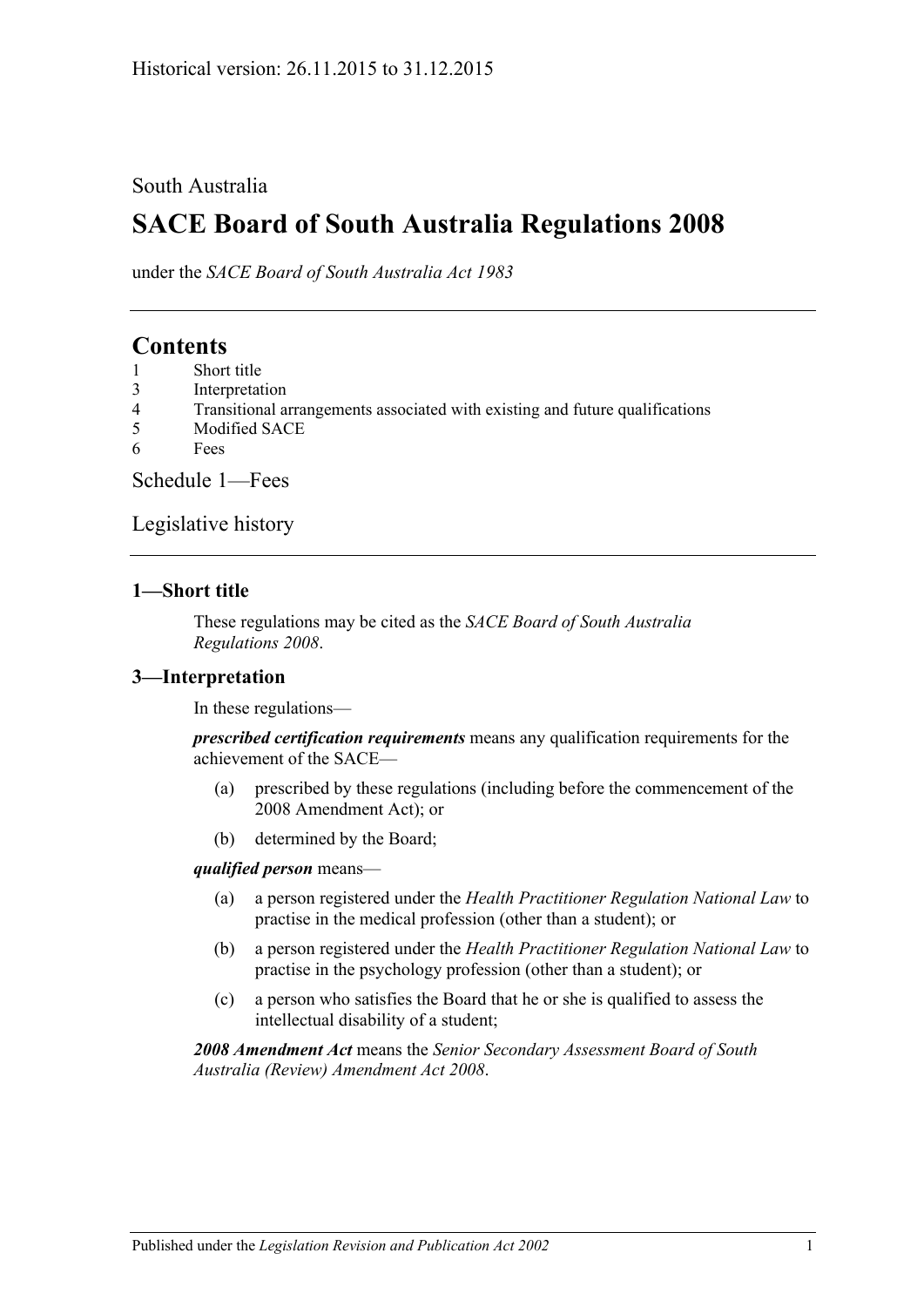### <span id="page-1-0"></span>**4—Transitional arrangements associated with existing and future qualifications**

- (1) The Board may continue to award the qualification in existence on the commencement of the 2008 Amendment Act on such basis as the Board may determine from time to time.
- (2) The certification requirements prescribed by these regulations before the commencement of the 2008 Amendment Act will continue to apply (as may be relevant) for students undertaking senior secondary education (as defined immediately before the commencement of the 2008 Amendment Act) until otherwise determined by the Board.
- (3) All approvals given or other steps taken by the Board before the commencement of the 2008 Amendment Act (and still having force or effect immediately before that commencement) will continue to have effect in all respects on and after that commencement unless or until the Board determines otherwise.
- (4) All achievements recognised by the Board before the commencement of the 2008 Amendment Act (and being so recognised at the time of that commencement) will continue to have effect in all respects on or after that commencement (unless the Board has valid grounds to revoke the recognition of an achievement in a particular case after that commencement).

### <span id="page-1-4"></span><span id="page-1-1"></span>**5—Modified SACE**

- (1) The Board may award the SACE in a modified form (the *modified SACE*) to an eligible student.
- (2) For the purposes of [subregulation](#page-1-4) (1), a student is an *eligible student* if—
	- (a) a qualified person has notified the Board, in a manner and form determined by the Board, that in his or her opinion, the student has an intellectual disability that precludes the student's entitlement to be granted special provisions under the policy document *Special Provisions in Curriculum and Assessment* prepared by the Board as applying from time to time; and
	- (b) the student has met the requirements determined in relation to him or her by the Board for the achievement of the modified SACE.

### <span id="page-1-2"></span>**6—Fees**

- (1) The fees set out in Schedule 1 are payable to the Board.
- (2) The Board may, in appropriate cases, waive or reduce fees that would otherwise be payable under these regulations.

# <span id="page-1-3"></span>**Schedule 1—Fees**

1 **Registration fee** For registration as an assessment centre of an educational institution not in receipt of financial assistance from the State

> (*Registration entitles the institution to services similar to that extended by the Board to educational institutions in receipt of financial assistance from the State.*)

\$1 949.00 per year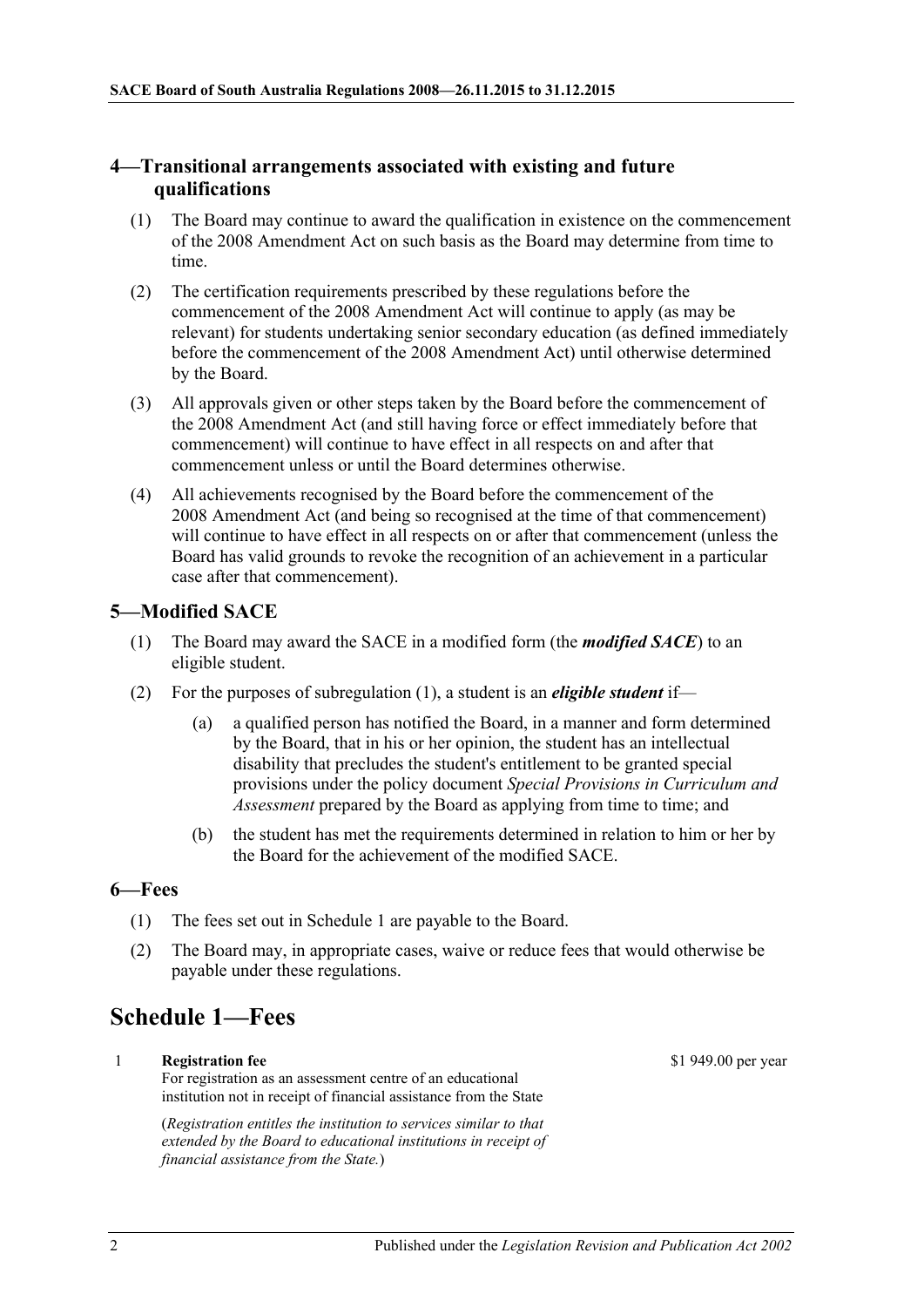#### 2 **Student fee**

For enrolment, assessment and certification of a student of an educational institution not in receipt of financial assistance from the State or a full fee paying overseas student (within the meaning of the *[Education and Early Childhood Services \(Registration and](http://www.legislation.sa.gov.au/index.aspx?action=legref&type=act&legtitle=Education%20and%20Early%20Childhood%20Services%20(Registration%20and%20Standards)%20Act%202011)  [Standards\) Act](http://www.legislation.sa.gov.au/index.aspx?action=legref&type=act&legtitle=Education%20and%20Early%20Childhood%20Services%20(Registration%20and%20Standards)%20Act%202011) 2011*)—

|    | (a)                                                                                                                                                                                                        |                                                                        | in the case of a student enrolled at Stage 1 studying<br>fewer than 40 credits                                                                                       | \$151.00 per student                                         |
|----|------------------------------------------------------------------------------------------------------------------------------------------------------------------------------------------------------------|------------------------------------------------------------------------|----------------------------------------------------------------------------------------------------------------------------------------------------------------------|--------------------------------------------------------------|
|    | (b)                                                                                                                                                                                                        |                                                                        | in the case of a student enrolled at Stage 1 studying<br>40 credits or more                                                                                          | \$280.00 per student                                         |
|    | (c)                                                                                                                                                                                                        |                                                                        | in the case of a student enrolled at Stage 2 studying<br>fewer than 40 credits                                                                                       | \$330.00 per student                                         |
|    | (d)                                                                                                                                                                                                        |                                                                        | in the case of a student enrolled at Stage 2 studying<br>40 credits or more                                                                                          | \$622.00 per student                                         |
| 3  | Late enrolment fee<br>For enrolment of a student for assessment of completion of<br>prescribed certification requirements after the closing date for<br>receipt of enrolments set by the Board in any year |                                                                        |                                                                                                                                                                      | \$102.00 per student                                         |
| 4  | <b>Clerical check fee</b><br>For checking, at the request of a student, the clerical processes<br>and procedures involved in determining a result in a subject                                             |                                                                        |                                                                                                                                                                      | \$12.50 per subject                                          |
| 5  | <b>Student assessment summary fee</b><br>For access to information about the contribution of examination<br>marks and moderated school assessment marks to the final result<br>of a Year 12 level subject  |                                                                        |                                                                                                                                                                      | \$11.50 per subject                                          |
| 6  | Return of student material fee<br>For access of students to their assessment materials                                                                                                                     |                                                                        |                                                                                                                                                                      | \$20.00 per subject                                          |
| 7  |                                                                                                                                                                                                            | <b>Statement</b> fee<br>For a statement or certified record replacing- |                                                                                                                                                                      | \$23.00 per record or statement                              |
|    | (a)                                                                                                                                                                                                        |                                                                        | a statement of results awarded in a specified year; or                                                                                                               |                                                              |
|    | (b)                                                                                                                                                                                                        |                                                                        | a certified record of studies undertaken towards<br>completion of the prescribed certification requirements<br>(SACE Record of Achievement); or                      |                                                              |
|    | (c)                                                                                                                                                                                                        |                                                                        | a certified record of results in individual subjects or<br>requirements comprised in the prescribed certification<br>requirements (SACE Statement of Results) issued |                                                              |
| 8  | <b>Replacement fee for SACE Certificate</b><br>For a replacement copy of a South Australian Certificate of<br>Education                                                                                    |                                                                        |                                                                                                                                                                      | \$40.00                                                      |
| 9  | Subject outline fee<br>For a copy of a subject outline                                                                                                                                                     |                                                                        |                                                                                                                                                                      | \$11.00 if 80 pages or less<br>\$15.50 if more than 80 pages |
| 10 |                                                                                                                                                                                                            | Professional development of educators and assessors fees               |                                                                                                                                                                      |                                                              |
|    | for provision of the following Assessment for Educators<br>(a)<br>course modules (per group):                                                                                                              |                                                                        |                                                                                                                                                                      |                                                              |
|    |                                                                                                                                                                                                            | (i)                                                                    | Principles and Language of Assessment                                                                                                                                | \$2 500.00                                                   |
|    |                                                                                                                                                                                                            | (ii)                                                                   | Authentic Assessment - Purpose and Design                                                                                                                            | \$2 500.00                                                   |
|    |                                                                                                                                                                                                            | (iii)                                                                  | <b>Assessment Strategies</b>                                                                                                                                         | \$2 500.00                                                   |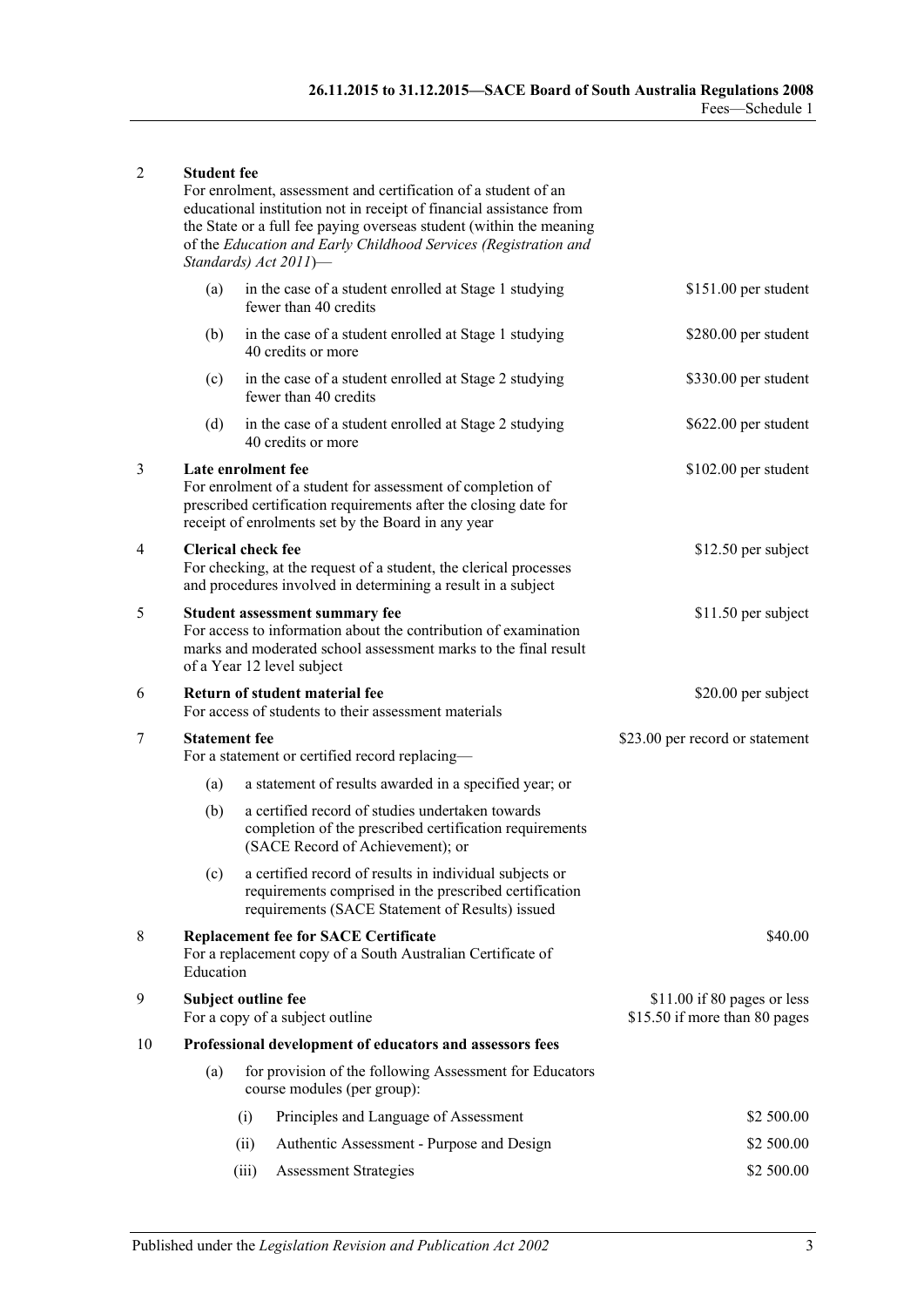|     | (iv)                                                                               | Feedback and Data                                              | \$2 500.00  |
|-----|------------------------------------------------------------------------------------|----------------------------------------------------------------|-------------|
|     | (v)                                                                                | Moderation and Reporting                                       | \$2 500.00  |
|     | $(v_1)$                                                                            | for all course modules listed in subparagraphs (i)<br>to $(v)$ | \$10 000,00 |
| (b) | for provision of Certified Educational Assessor Course<br>(5 modules) (per person) |                                                                | \$1 000.00  |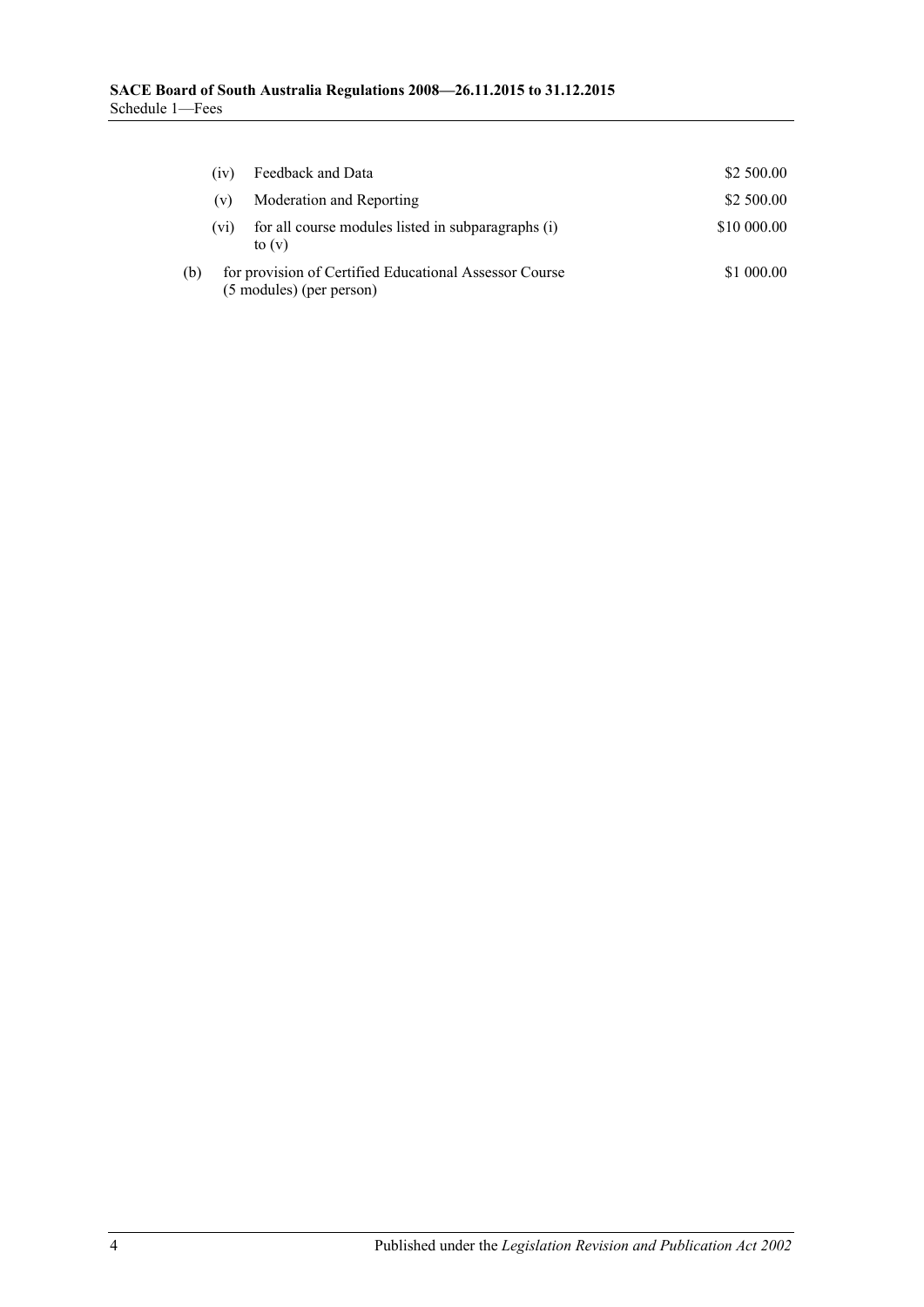# <span id="page-4-0"></span>**Legislative history**

### **Notes**

- Variations of this version that are uncommenced are not incorporated into the text.
- Please note—References in the legislation to other legislation or instruments or to titles of bodies or offices are not automatically updated as part of the program for the revision and publication of legislation and therefore may be obsolete.
- Earlier versions of these regulations (historical versions) are listed at the end of the legislative history.
- For further information relating to the Act and subordinate legislation made under the Act see the Index of South Australian Statutes or www.legislation.sa.gov.au.

# **Legislation revoked by principal regulations**

The *SACE Board of South Australia Regulations 2008* revoked the following: *SACE Board of South Australia Regulations 2000*

## **Principal regulations and variations**

New entries appear in bold.

| Year No  |     | Reference                | Commencement                        |
|----------|-----|--------------------------|-------------------------------------|
| 2008 255 |     | Gazette 18.9.2008 p4509  | $18.9.2008$ : r2                    |
| 2008     | 309 | Gazette 18.12.2008 p5668 | $18.12.2008:$ r 2                   |
| 2009     | 301 | Gazette 17.12.2009 p6360 | 17.12.2009: r2                      |
| 2010 266 |     | Gazette 16.12.2010 p5727 | $1.1.2011:$ r 2                     |
| 2011 278 |     | Gazette 15.12.2011 p5056 | $1.1.2012$ : r 2                    |
| 2012 273 |     | Gazette 20.12.2012 p6244 | $1.1.2013$ : r 2                    |
| 2013 283 |     | Gazette 19.12.2013 p4956 | $1.1.2014$ : r 2                    |
| 2014 275 |     | Gazette 27.11.2014 p6562 | $1.1.2015$ : r 2                    |
| 2015 241 |     | Gazette 26.11.2015 p5114 | 26.11.2015 except r 6-1.1.2016: r 2 |

## **Provisions varied**

New entries appear in bold.

Entries that relate to provisions that have been deleted appear in italics.

| Provision                                   | How varied                                                                                                            | Commencement |  |
|---------------------------------------------|-----------------------------------------------------------------------------------------------------------------------|--------------|--|
| r <sub>2</sub>                              | omitted under Legislation Revision and<br>Publication Act 2002                                                        | 18.12.2008   |  |
| r <sub>3</sub>                              |                                                                                                                       |              |  |
| Act                                         | deleted by $275/2015$ r $4(1)$                                                                                        | 1.1.2015     |  |
| prescribed<br>certification<br>requirements | prescribed qualification requirements varied to<br>read prescribed certification requirements by<br>$275/2015$ r 4(2) | 1.1.2015     |  |